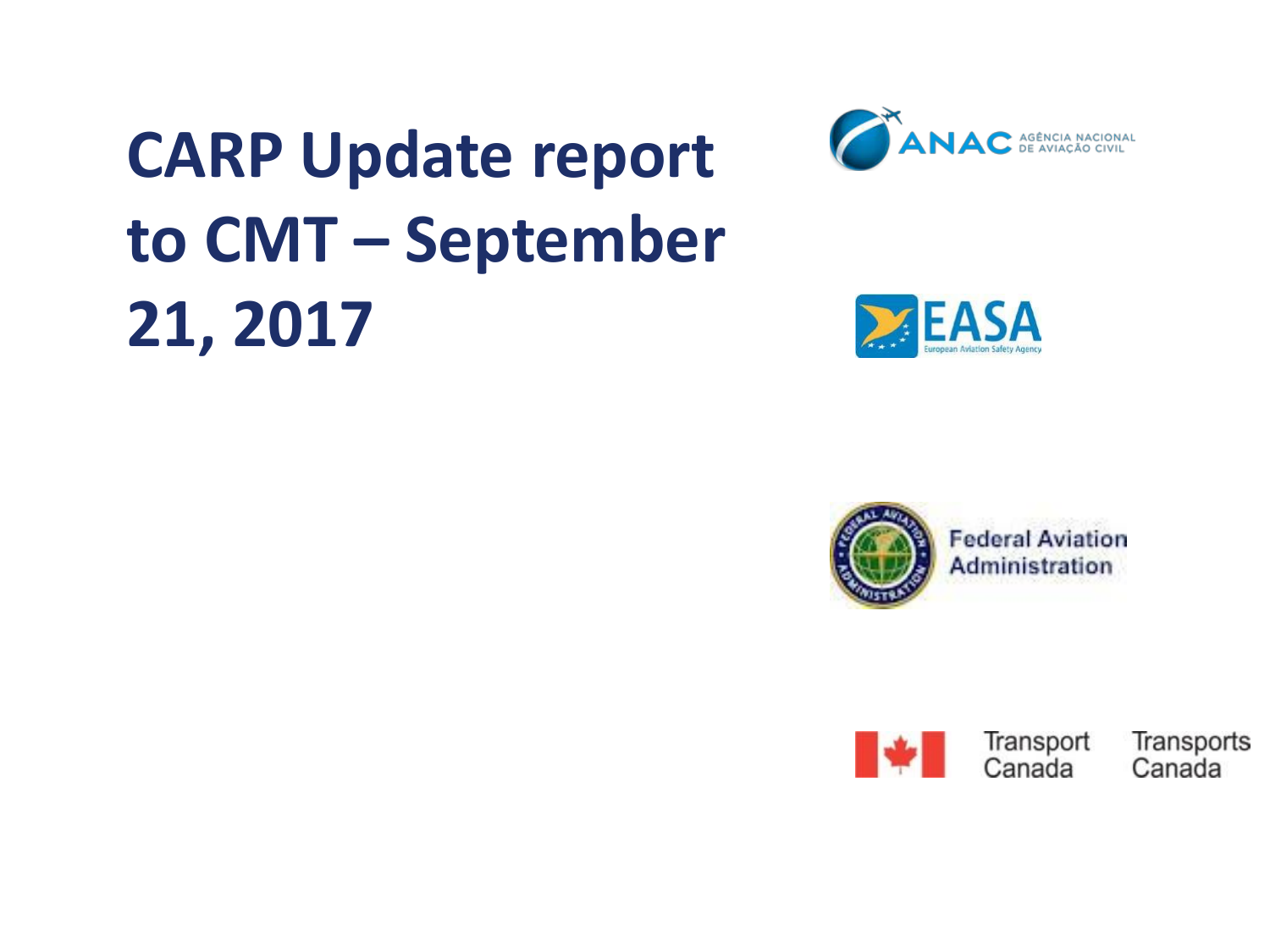# CARP Report to CMT

- The purpose of this report is to communicate the Certification Authorities for Rotorcraft Product's (CARP). CARP is comprised of members from the FAA, EASA, TCCA and ANAC.
- The CARP held a face-to-face meeting from June 6-7, 2017 in Fort Worth, Texas. GAMA, ASD and industry were invited to meet with the CARP on June 7, 2017.
- CARP accomplishments to date are as follows:
- The CARP continued with its initiative to identify and document any differences in regulations, advisory material, or in their interpretation. The goal is to limit validation project involvement to those areas identified through this process.
- A review by subject matter experts in each area is ongoing. Structures specialists have completed their review and have identified proposed validation items, including recommendations on how to reconcile some of these validation items. The report on this is being prepared and will be presented in the fall.









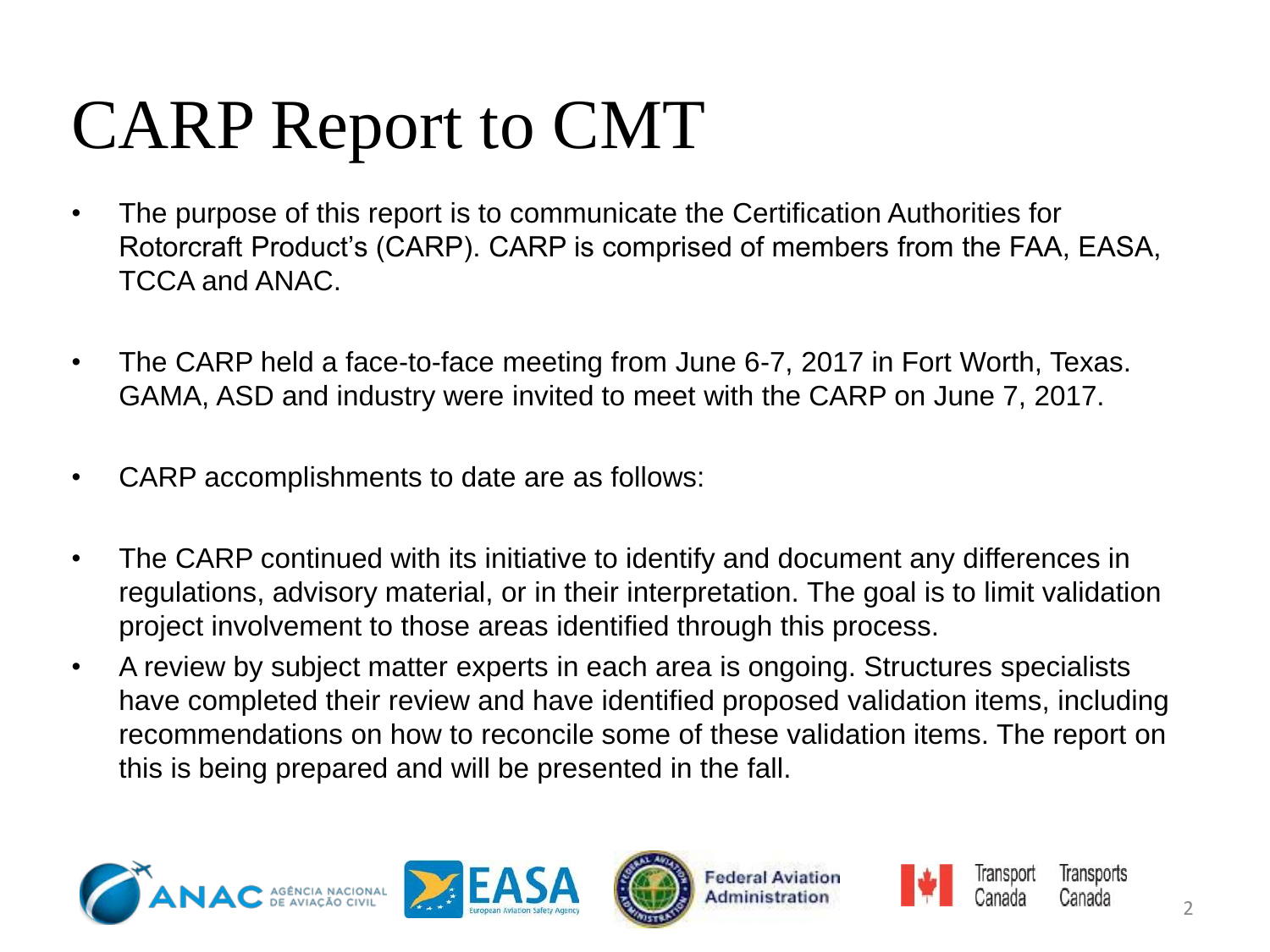## CARP Report to CMT

- The CARP discussed future updates to the rotorcraft Advisory Circular Material (AC 27 and AC 29). Based on input from each Authority, a joint list of areas for update has been created. The CARP will meet to prioritize this joint list so that the end product will be harmonized.
- Each Authority provided briefings on their proposed rulemaking and certification policy development plans and initiatives to ensure that harmonization of the regulations and policies are a consideration at the outset.
- The CARP met with representatives from GAMA, ASD and industry. The meeting contained GAMA/ASD briefings of industry concerns to the CARP and an update on the industry effort to review and provide recommendations for update of Part 27 and Part 29. The CARP provided briefings on the status of CARP and active Rulemaking initiatives. Areas of concern were aired and discussed. The feedback provided to the CARP was positive.